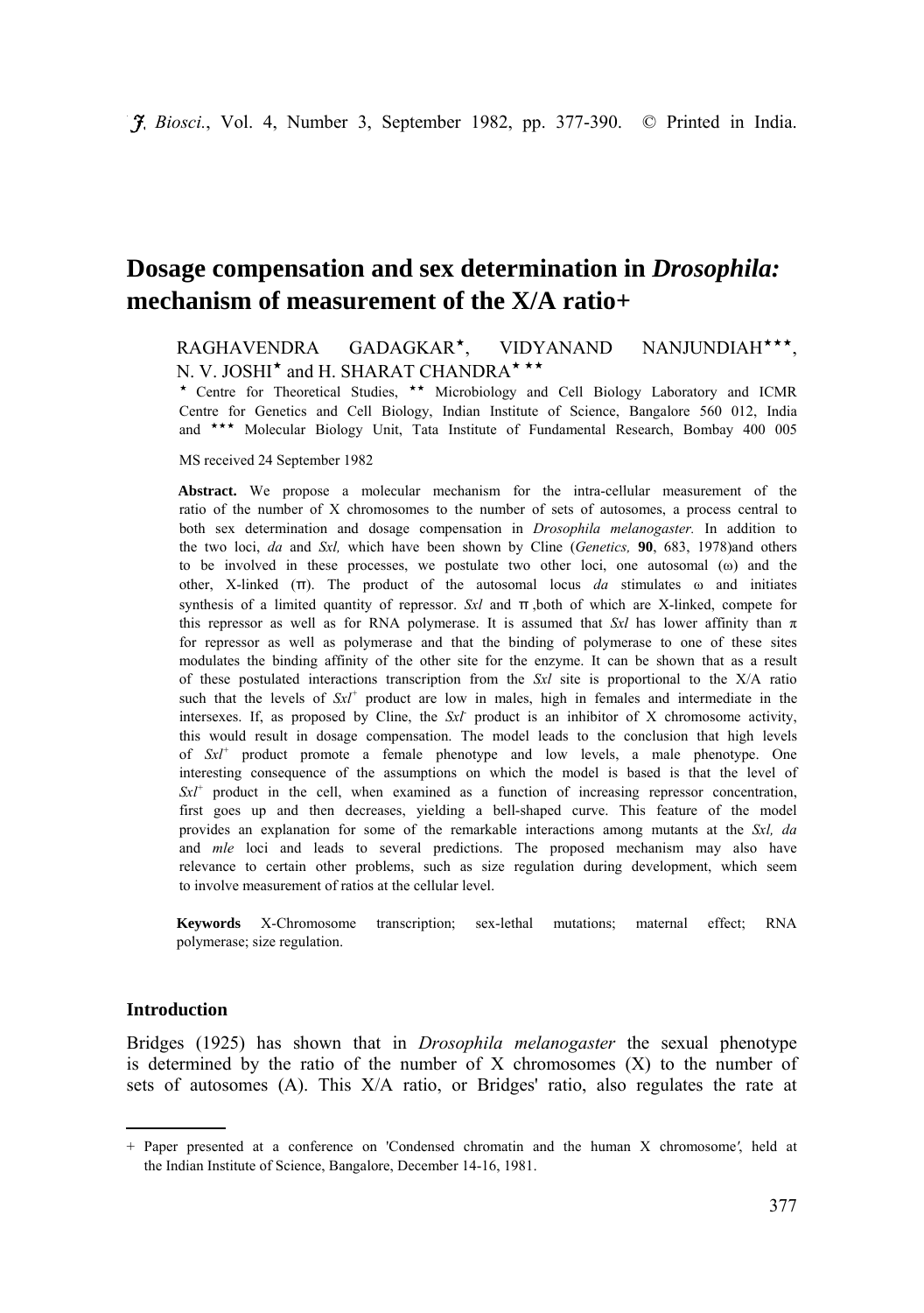which most X-linked genes are transcribed (Lucchesi, 1973; Maroni and Plaut, 1973; Stewart and Merriam, 1978; Chandra, 1979). As a result, in flies with an integral number of chromosomes, the level of activity of enzymes coded by Xlinked genes is proportional to the number of copies of the structural gene divided by the Bridges' ratio (Chandra, 1979). The end result of this regulatory process, known as *dosage compensation,* is that the phenotype resulting from two doses of a given X-linked gene in the female (AAXX) is equal to that resulting from one dose in the male (AAXY). This is the consequence of the single X chromosome in the male being transcribed at rougly twice the rate as each of the two chromosomes in the female. *D. melanogaster* is able to sustain wide variation in X/A ratios, and it has therefore been possible to show that dosage compensation operates over a variety of chromosome constitutions. Since both the sexual phenotype and dosage compensation appear to be cell-autonomous properties (Bridges, 1930; Lakhotia and Mukherjee, 1969), an intriguing feature of these two phenomena is the mechanism by which the X/A ratio is assessed within cells. Mutations which interfere with the capacity to measure the X/A ratio and, as a consequence, affect dosage compensation or sex determination, might provide insight into the molecular mechanisms involved in these processes.

Cline (1978, 1980) has made an elegant study of the following mutations which appear to fulfil such a purpose. (i) Daughterless (*da*) is a temperature-sensitive autosomal recessive (2-41.5) (Bell, 1954; Cline, 1976). Homozygous females leave behind only male offspring because the daughters die during embryonic development. Daughters can be rescued from *da/da* mothers following early injection of wild type  $(da^+)$  egg cytoplasm (Bownes *et al.*, 1977), suggesting that the daughterless phenotype is caused by the absence of some diffusible product coded for by the  $da^+$  locus, (ii) Sex-lethal, male-specific  $(Sx l^{M})$ , is an X-linked mutation (1-19.2) (Cline, 1978), lethal to males and, curiously, also a dominant suppressor of *da.* (iii) Sex-lethal, female-specific,  $(SxI^{F})$ , is also X-lined (Muller and Zimmering, 1960; Zimmering and Muller, 1961), 0.007 recombination units away from  $Sx^{M}$  (Cline, 1978). It was isolated as a dominant mutation but later studies have shown that it normally behaves as a recessive and that its occasional dominant character is dependent on some undefined elements of the genetic background and on certain environmental conditions (Cline, 1978).

Cline has shown that the effects of these mutations can be explained on the following bases. (a) A maternal factor is produced by  $da^+$ , the wild type allele of the *da* locus. In a fertilized egg whose X/A ratio corresponds to that of a female, this factor activates transcription at the  $Sxl$  locus. (b) The  $Sx<sup>M1</sup>$  locus is the control region of the *Sxl* gene and the  $SxI^{F1}$  locus is the structural part, (c) The  $SxI^{+}$ product is essential for females and lethal for males. (d) The  $Sx^{1M1}$  mutation makes the synthesis of  $Sx^1$  product constitutive, that is, independent of stimulation by the *da<sup>+</sup>* factor. Based on these and other results, Cline has made the conjecture that the  $Sx^{\dagger}$  product might itself be involved in dosage compensation and sex determination (Cline, 1978, 1979a). The mechanism by which X/A ratio is measured in the embryo is, however, an undefined aspect of Cline's interpretation.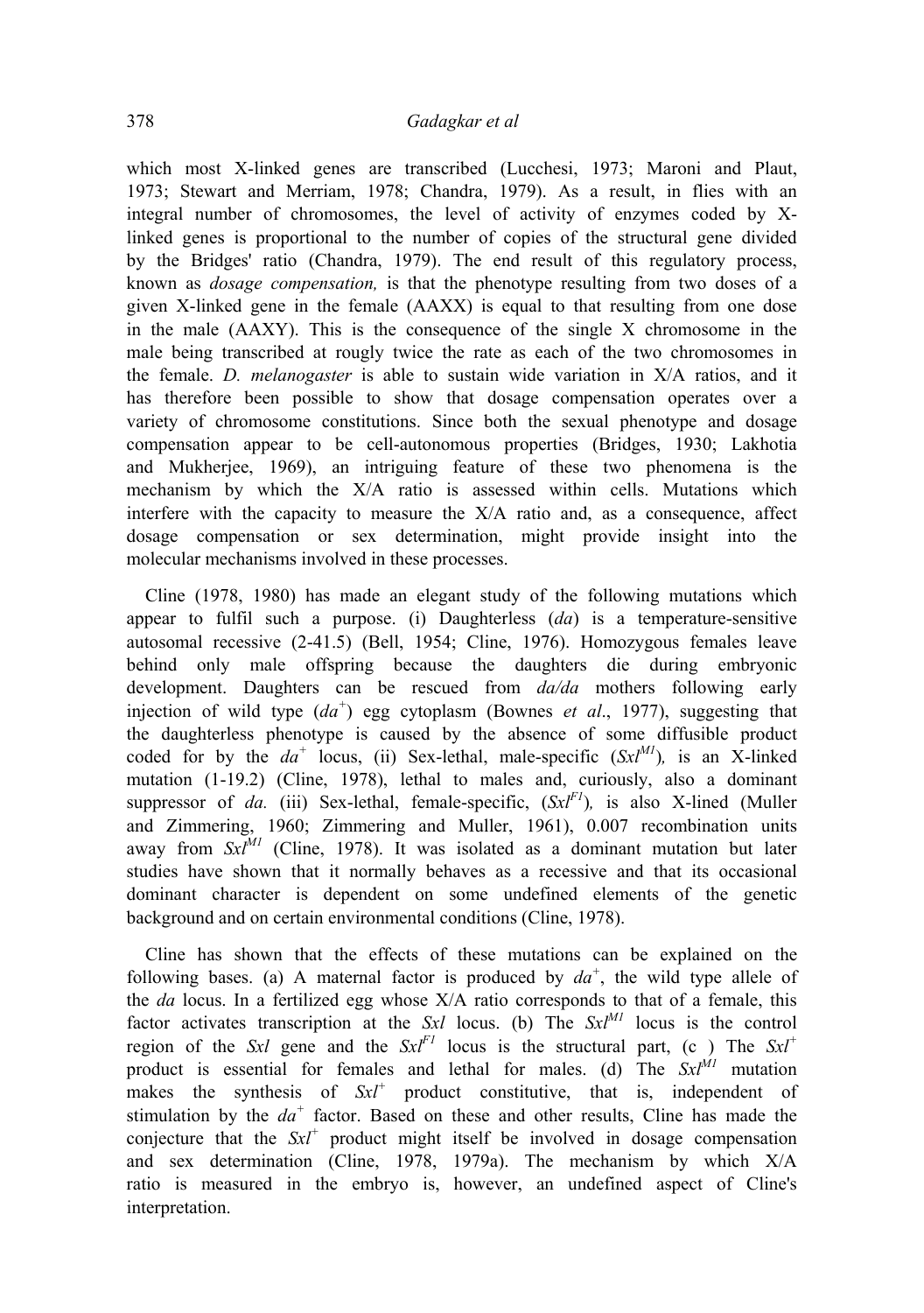In this paper we (i) present a model to show how measurement of the  $X/A$  ratio can be effected; (ii) show that the level of  $SxI^+$  product is proportional to the  $X/A$ ratio; and, (iii) postulate that there is a quantitative relationship between the sexual phenotype and the *Sxl+* product such that increasing cellular concentration of this product leads to increasing 'femaleness' while decreasing concentrations result in 'maleness'. The model also provides an explanation for the interactions among some of the related mutants affecting sex determination and dosage compensation.

The reasoning which led us to this model has been briefly outlined in a recent publication (Gadagkar *et al.*, 1981).

# **The model**

#### *Qualitative aspects*

The model (figure 1) consists of five components: (i) the *da<sup>+</sup>* factor, produced in the mother and stored in the egg; (ii) a postulated autosomal site ω capable of



**Figure 1.** A model for the measurement of the ratio of the number of X chromosomes to the number of sets of autosomes.

The  $da^+$  factor ( $\bullet$ ) is produced in excess by the maternal gene  $da^+$  and stored in the egg. Following fertilization, this factor binds to a specific autosomal site  $\omega$  in the embryo resulting in the production of a small quantity of repressor  $(\triangle)$ . In the male embroyo (left half of the figure), there is only one X chromosome and therefore only one set of low affinity *Sxl* and high affinity  $\pi$  sites. The repressor is able to bind significantly to both these sites. As a result, on the average, little or no RNA polymerase  $(\blacksquare)$  binds to the *Sxl* site and little or no *Sxl*<sup>+</sup> product is produced. In the female embryo (right half of the figure), there are two X chromosomes but the same quantity of repressor as in the male. This quantity of repressor is just sufficient to significantly block the π sites. RNA polymerase binds to *Sxl* and initiates synthesis of the *Sxl+* product. Females are viable at high levels of *Sxl+* product and males at low levels.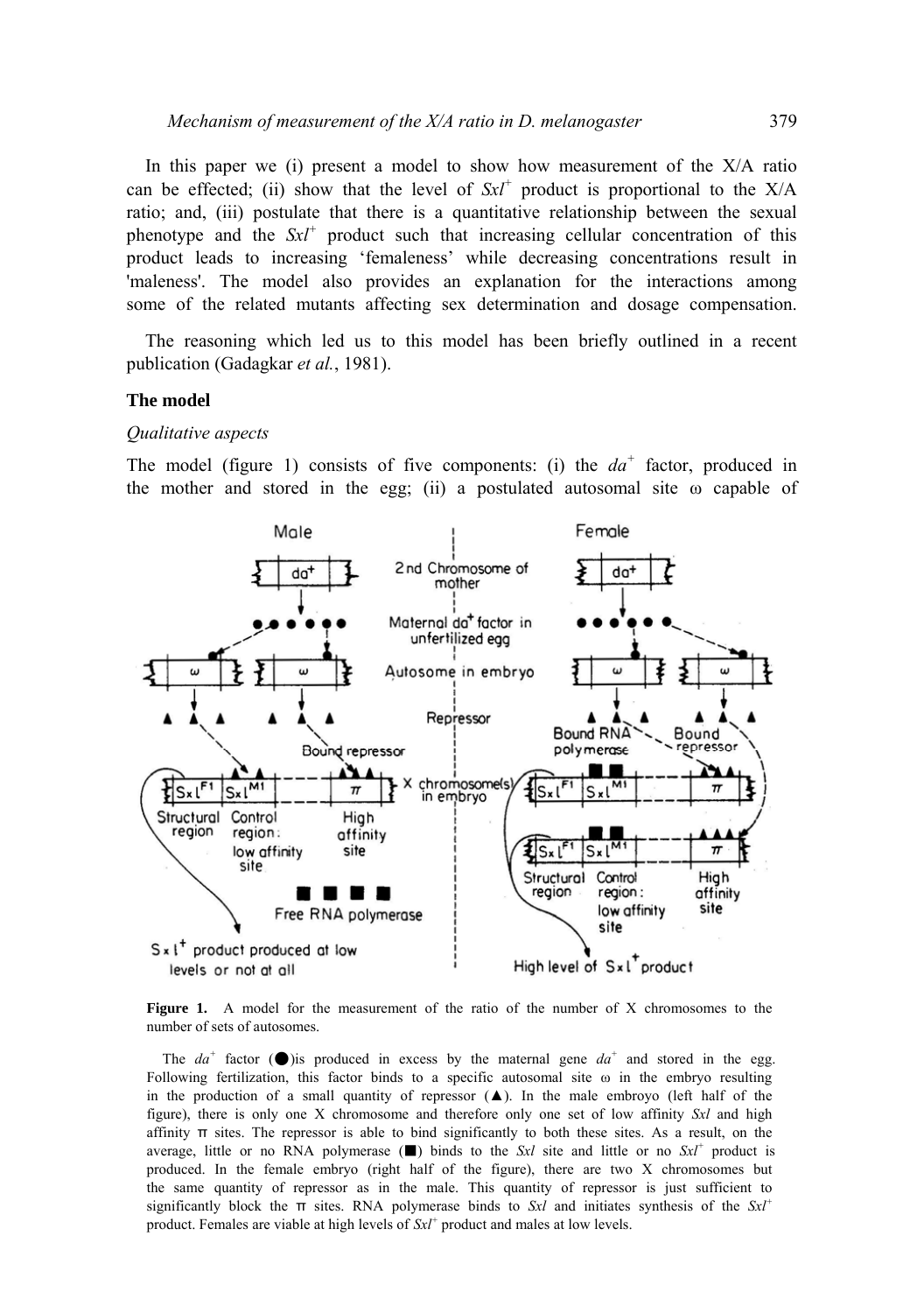# 380 *Gadagkar et al.*

binding  $da^+$  factor and releasing repressor; (iii) the *Sxl* locus, which in our model is the *low affinity site,* capable of binding both the repressor and RNA polymerase; (iv) a postulated *high affinity site* π, also on the X chromosome, capable of binding both repressor and RNA polymerase with a much higher affinity than the *Sxl* locus; and (v) *RNA polymerase* which binds to both the high and low affinity sites and whose binding to the low affinity site results in transcription at the *Sxl*  locus. RNA polymerase binds to *Sxl and* π with an affinity which is less than that of the repressor for these two sites. Binding of RNA polymerase to either *Sxl* or π reduces its binding to the other site.

In the mother the  $da^+$  locus produces an *excess* of  $da^+$  factor which is stored in the egg. Following fertilization, the  $da^+$  factor binds to  $\omega$ ; this results in the synthesis of a *small* quantity of repressor. Both male and female embryos have two copies fo ω and would therefore have the same quantity of repressor. In contrast, the number of  $Sx_l$  and  $\pi$  sites is two each in the female and one each in the male. Repressor and RNA polymerase compete for binding to the low affinity *Sxl* and high affinity  $\pi$  sites. However, the affinity of the repressor for either of these sites is higher than that of the polymerase. Therefore the  $\pi$  site is preferentially bound by the repressor. Since the female has two  $\pi$  sites, these get bound to a significant extent by the repressor. However, repressor concentrations are limiting and therefore allow for polymerase binding to the low affinity *Sxl* sites; this leads to synthesis of significant amounts of the *Sxl+* product. In the male, on the other hand, there is only one copy each of the high and low affinity sites. The repressor thus practically saturates both these sites. Consequently, the low affinity *Sxl site* hardly binds RNA polymerase and little or no  $SxI^+$  product is produced. In a qualitative sense  $SxI^+$ product will therefore be made in the female but not in the male.

Our model also provides a ready explanation for the mutants discussed by Cline (1978). Eggs of *da/da* flies lack *da<sup>+</sup>* factor and therefore also lack repressor. In the absence of repressor, RNA polymerase binds preferentially to the  $\pi$  sites. As a result, affinity of the *Sxl* site for polymerase is reduced and thus a negligible amount of  $Sx^1$  product is produced. The  $Sx^1$  product being essential for females, this leads to the daughterless phenotype. The male lethal phenotype of  $Sx^{M1}$ suggests that  $SxI^+$  product is produced in these males despite the low  $X/A$  ratio.  $Sx^{lM}$  also acts as a suppressor of the daughterless phenotype. Both these effects of this remarkable mutation have a simple explanation in terms of our model: the mutation increases the affinity of the *Sxl* site for RNA polymerase, more RNA polymerase binds to it than in the wild type, and this leads to male lethality and survival of the daughters of *da/da* mothers.

A situation in which two sites compete for repressor and RNA polymerase resulting in the regulation of transcripion from these sites, is in fact known to exist in the bacteriophage lambda (Ptashne *et αl.,* 1976, 1980; Walz *et αl.,* 1976) where operator-promoter complexes for the genes *cro* and *cI* are close to each other and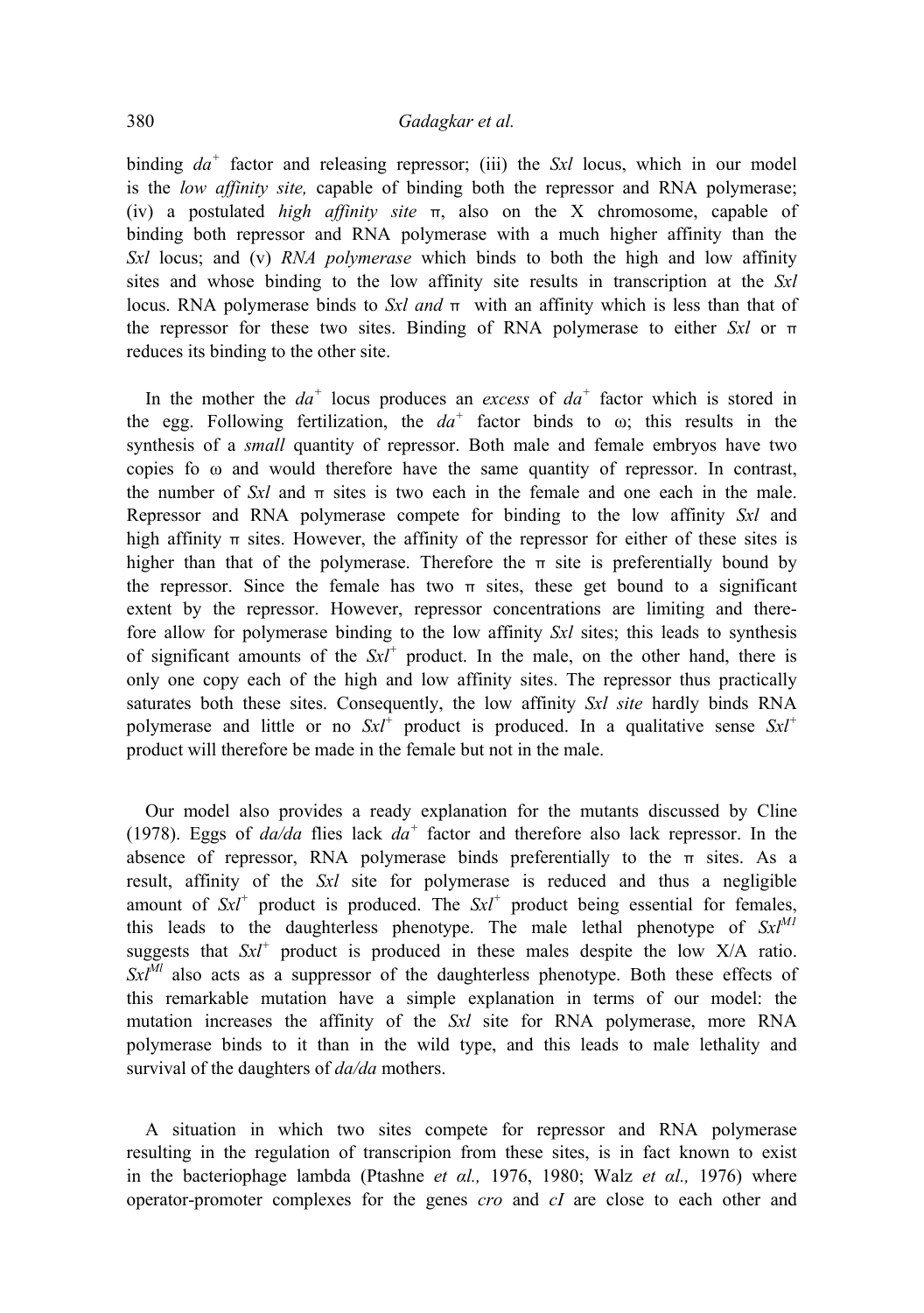are regulated by the same repressor. The *cro* operator-promoter complex, analogous to the  $\pi$  site in our model, has a higher affinity for repressor and RNA polymerase than the *cI* operator-promoter complex, analogous to the *Sxl* site. As a result, transcription from the *cI* promoter first increases and then decreases as a function of repressor concentration. In our model transcription from the *Sxl* site behaves in an identical fashion, also as a function of repressor concentration, and this leads to the model's many interesting features (see below).

# *Quantitative aspects*

*Relationship of level of Sxl+ product to viability:* Since *Sxl*+ product is assumed to regulate the rate of transcription of the X chromosomes, the level of  $S x l^+$  product per X chromosome is used here as the standard of comparison among different genotypes. We assume that the viability of a genotype varies with the level of *Sxl+* product per X chromosome and that a male is maximally viable at levels of *Sxl+*  product lower than that at which females are maximally viable. Males are assumed to be inviable at levels of *Sxl+* product above those in the intersex and females at levels below. Clearly, a number of factors other than the level of *Sxl+* product must be contributing to the reduced viabilities of metamales (AAAXY), metafemales (AAXXX) and intersexes (AAAXX). However, we assume that the only effect in terms of the contribution of  $Sx^1$  product is that increasing levels of  $Sx^1$  product reduce male viability and decreasing levels reduce female viability. This assumption is consistent with the observation that  $Sx^{F}$  males (presumably with no  $SxI^+$  product) are fully viable as are  $SxI^{MI}/SxI^{MI}$  females (Cline, 1978). Thus we define levels of  $Sx^1$  product above those occurring in the intersex as the region of female viability. Conversely levels of *Sxl+* product below those in the intersex are defined as the region of male viability. It should be noted that this represents a modification of Cline's (1978) 'all-or-none' assumption that *Sxl+* product is essential for females and lethal for males.

*Computation of levels of Sxl <sup>+</sup> product:* The calculations made in this paper refer to the binding equilibria between repressor and polymerase on the one hand and the low (*Sxl*) and high (π) affinity sites on the other. Binding is assumed to be Michaelian (non-cooperative) except that polymerase binding to either *Sxl* or π depresses its binding affinity to the other. Details are given in the legend to figure 2. The values of the parameters used as well as the range within which each can vary without affecting our conclusions are given in table 1. The result of these calculations is an expression for the equilibrium binding of RNA polymerase to the low affinity *Sxl* site. We assume that the level of this binding is directly reflected in the level of  $Sx^1$  product within the cell.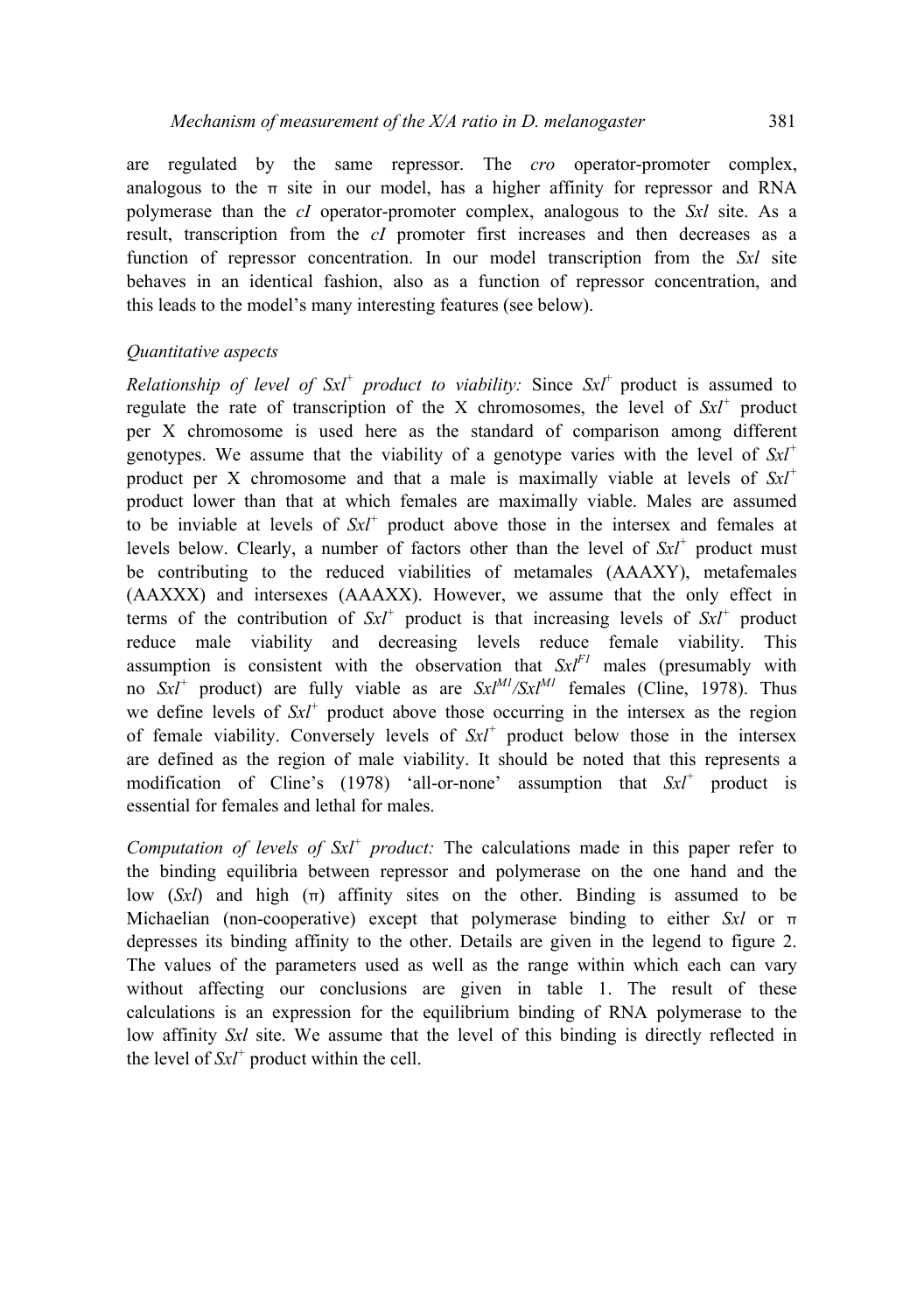

**Figure 2.** Levels of *Sxl+* product per X chromosome (left ordinate and solid line) and expected values of gene activity per X chromosome locus (right ordinate and broken line) (Chandra, 1979); both are expressed as a function of Bridges' ratio. Levels of *Sxl+* product were computed by solving for the following binding equilibria:  $K_{LR} \times [L] \times [R] = [LR]$ ;  $K_{LP}$   $\times$  [L]  $\times$  [P] = [LP];  $K_{HR}$   $\times$  [H]  $\times$  [R] = [HR];  $K_{HP}$   $\times$  [H]  $\times$  [P] = [HP]; where, [L], [H], [R] and [P] denote the free concentrations of low affinity sites (*Sxl*)*,* high affinity sites (π), repressor, and RNA polymerase, respectively, and [LR], [LP], [HR] and [HP] are the concentrations of the bound complexes. The affinities of the reactions are denoted by KLR,  $K_{LP}$ ,  $K_{HR}$  and  $K_{HP}$  respectively.

The variable affinity in the binding of RNA polymerase to the two sites is simulated using the following equations:

$$
K_{LP} = \frac{K_{LP}^{o}}{1 + \left(A - \frac{[HP]}{[H_o]}\right)^n} ; K_{HP} = \frac{K_{HP}^{o}}{1 + \left(A - \frac{[LP]}{[L_o]}\right)^n}
$$

where, K<sup>o</sup><sub>LP</sub> is the affinity of RNA polymerase to the Sxl site when no polymerase is bound to the  $\pi$  site, K<sub>HP</sub> is the affinity of RNA polymerase to the  $\pi$  site when no polymerase is bound to the *Sxl* site;  $[L_0]$ , and  $[H_0]$  are the total concentrations of *Sxl* and  $\pi$ , and A and n are constants. Thus, as binding of polymerase to the  $\pi$  site increases,  $K_{LP}$  decreases; when a fraction 1/A of the π sites is bound by polymerase,  $K_{LP}$  becomes half of  $K_{LP}^{\circ}$  and, finally, when all the π sites are occupied by polymerase, the affinity falls by a factor of  $1 + A<sup>n</sup>$ . Binding of polymerase to *Sxl* reduces its affinity for π in a like manner.

Conservation conditions yield the following set of equations:  $[LP] + [LR] + [L] = [L_0];$  $[HP] + [HR] + [H] = [Ho]; [LR] + [HR] + [R] = [R_0]; [LP] + [HP] + [P] = [P_0];$  where,  $[R_0]$  and [Po] are the total concentrations of repressor and polymerase respectively.

For various sets of constants,  $[L_0]$ ,  $[H_0]$ ,  $[R_0]$ ,  $[P_0]$ ,  $K_{HR}$ ,  $K_{LR}$ ,  $K_{HP}^{\circ}$ ,  $K_{LP}^{\circ}$ , A and n, the above equations were solved iteratively.  $[L_0]$  and  $[H_0]$  were taken as unity and scaled with the number of X chromosomes while [R<sub>o</sub>] and [P<sub>o</sub>] were scaled with the number of sets of autosomes. After these computations were completed, the gene coding for RNA polymerase II was shown to be on the X chromosome (Greenleaf *et al.* 1980).  $[P_0]$  was therefore also scaled with the number of X chromosomes and the results do not alter any of our conclusions. The values of the various parameters used are given in table 1.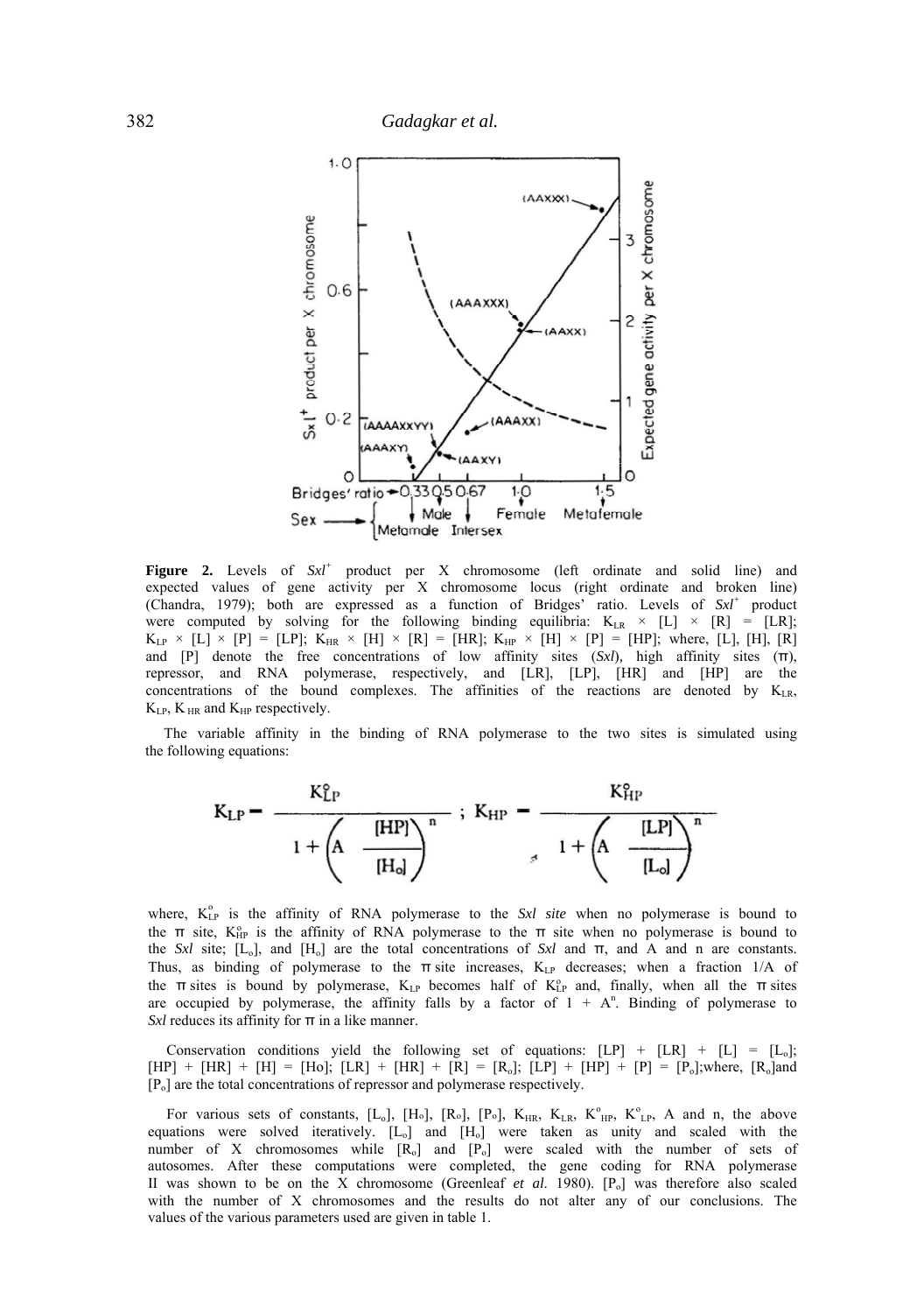|                                                     | Value used<br>in the<br>calculation | Range tolerated*               |
|-----------------------------------------------------|-------------------------------------|--------------------------------|
| Repressor (R <sub>0</sub> )                         | 1.5                                 | $1.3 - 1.7$                    |
| $RNA$ Polymerase $(P_0)$                            | 5                                   | $2^{\circ}$<br>$-10$           |
| Affinity of polymerase for                          |                                     |                                |
| the low affinity site $(K^{\circ}_{LP})$            | ı                                   | $0.5 - 2.0$                    |
| Affinity of polymerase for                          |                                     |                                |
| the low affinity site in the<br>$Sx^{IM1}$ mutation | 10                                  | 5.<br>-- 40                    |
| Affinity of polymerase                              |                                     |                                |
| for the high affinity                               |                                     |                                |
| site $(K^{\circ}_{HP})$                             | 100                                 | 10 -<br>$-500$                 |
| Affinity of repressor for                           |                                     |                                |
| the low affinity site $(K_{LR})$                    | 100                                 | $50. - 150$                    |
| Affinity of repressor for                           |                                     |                                |
| the high affinity site $(K_{HR})$                   | $10^5$                              | $2.5 \times 10^4$<br>$-\infty$ |
| Αt                                                  | 3.00                                | $2.75 - 3.50$                  |
| n t                                                 | 4.00                                | 3.75<br>$-4.50$                |

**Table 1.** Values of parameters used and their range of tolerance.

\* When the value of any parameter is outside this range, either the level of  $SxI^+$  product does not increase as a function of Bridges' ratio or the mutants do not behave as described in the text.

† These are constants in the equations used to simulate the variable affinity in the binding of RNA polymerase to the high and low affinity sites. See legend to figure 2 for details.

## **Numerical results**

## *General Remarks*

The level of *Sxl+* product per X chromosome increases in proportion to Bridges' ratio (figure 2). Triploids and tetraploids are extremely close to their diploid counterparts in their levels of  $Sxt^+$  product per X chromosome, suggesting that it is indeed the X/A *ratio* rather than the level of X or A separately that is being measured. By applying the criteria for viability given earlier, one can see that (i) *da*  is lethal in the female but not in the male; (ii)  $Sx^{1/M}$  is lethal in the male but not in the female; (iii) either one or two doses of  $Sx^{M1}$  will rescue the daughters of  $da/$ *da* mothers and (iv)  $SxI^{F1}$  is recessive because the level of  $SxI^{+}$  product per X chromosome in an  $SxI^{F1}/SxI^{+}$  individual, though half of the normal level, is still within the region of female viability (table 2).

#### *Mutations that can arise in the system*

By varying the values of the parameters used beyond the assumed limits of viability of the wild type we are able to predict the kinds of mutations that can arise in this system (table 1). Many interesting consequences follow from the observation that the level of  $SxI^+$  product, when assessed as a function of increasing repressor concentration, first goes up and then comes down (figures 3A and B). Thus, whereas the region of female viability is confined to one continuous interval of repressor concentrations, males survive only at very low or high repressor levels.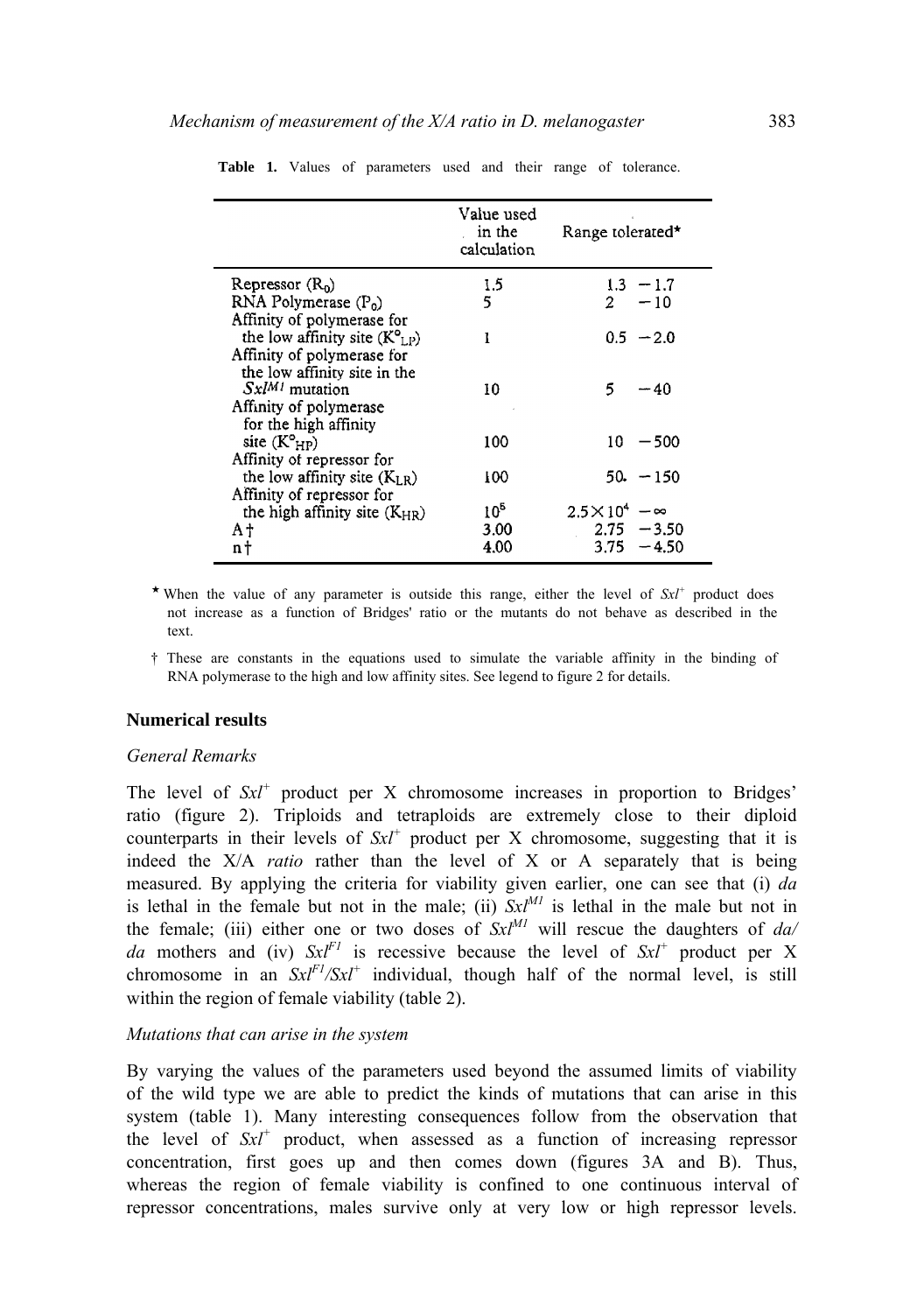| Genotype |                                                    | $SxI^+$ product<br>per X chromosome* |  |
|----------|----------------------------------------------------|--------------------------------------|--|
| ı.       | Wild type male                                     | 0.08                                 |  |
| 2.       | Sons of <i>da/da</i> mothers                       | 0.10                                 |  |
| 3.       | $Sx^{1M1}$ male                                    | 0.40                                 |  |
| 4.       | 2, above, with $Sx^{1M1}$                          | 0.52                                 |  |
| 5.       | Wild type female                                   | 0.47                                 |  |
| 6.       | Daughters of <i>da/da</i> mothers                  | 0.09                                 |  |
| 7.       | $Sx^{[M1]}Sx^{[M1]}$ female                        | 0.68                                 |  |
| 8.       | 6, above, with $Sx^{1M1}/Sx^{1M1}$                 | 0.47                                 |  |
| 9.       | 6, above, with $Sx^{1M1}/Sx^{1+}$                  | 0.28                                 |  |
| 10.      | $SxIF1/SxI+$ female                                | 0.24                                 |  |
| 11.      | <i>Intersex</i> (AAAXX)                            | 0.15                                 |  |
| 12.      | Intersex offspring (AAAXX) of <i>da/da</i> mothers | 0.13                                 |  |
| 13.      | 11, above, with $\bar{S}x l^{M1} / Sx l^{M1}$      | 0.48                                 |  |
| 14.      | 12, above, with SxlM1/SxlM1                        | 0.60                                 |  |
| 15.      | <i>Metamale</i> (AAAXY)                            | 0.05                                 |  |
| 16.      | 15, above, with SxlM1                              | 0.34                                 |  |
| 17.      | Metafemale (AAXXX)                                 | 0.84                                 |  |
| 18.      | Metafemale offspring (AAXXX) of da/da mothers      | 0.08                                 |  |
|          |                                                    |                                      |  |

Table 2.  $SxI^+$  product per X chromosome in wild type and mutant flies.

 $\star$  These values were calculated as described in legend to figure 2. The parameters used are those listed in table 1.

Thus we have the apparently paradoxical situation in which a partial reduction in repressor levels leads to male-specific lethality, whereas totally eliminating the repressor restores viability to the male but results in female lethality. These predictions are mirrored respectively in the male-specific autosomal lethal, *mle*  (Belote and Lucchesi, 1980a, b; Fukunaga *et a*l.*,* 1975; Tanaka *et al.,* 1976) and in the *da* mutation (Cline, 1978). The other autosomal, male-specific lethals *msl-1,*  msl-1<sup>b</sup>, msl-2 (Belote and Lucchesi, 1980a, b) are expected to be similar to *mle* in this respect.

The basis for the curious interaction between the  $da$  and  $Sx^{M1}$  mutations is also brought out by Figs. 3A and B.  $Sx l^M$  increases the level of  $Sx l^+$  product above that of the wild type over the entire range of repressor concentrations. This has the effect of making the male nonviable over the entire range and of restoring viability to those females in which the repressor concentration is *simultaneously* lowered to near zero levels.  $Sx^{M1}$ , therefore, is a male-specific lethal mutation which also has the property of rescuing the daughters of *da/da* mothers.

The observation that the level of  $Sx^+$  product first increases and then decreases with repressor concentration is central to explaining yet another curious result. This is the recent finding of Skripsky and Lucchesi (1980) that females of the genotype  $mle/mle$ ;  $Sxt^{F1}/Sxt^{+}$  develop, with a low penetrance, male secondary sexual characteristics (sex-combs). Referring to figure 3, the bell-shape of the curve implies that if the effect of the *mle* mutation is to partially reduce repressor concentration, it would lead to unacceptably high levels of *Sxl+* product in the male. In the female, on the other hand the levels are slightly reduced but still within the region of viability. In combination with one dose of  $SxI^{F}$ , which by itself reduces the level of *Sxl+* product by one half, *mle/mle* would further lower the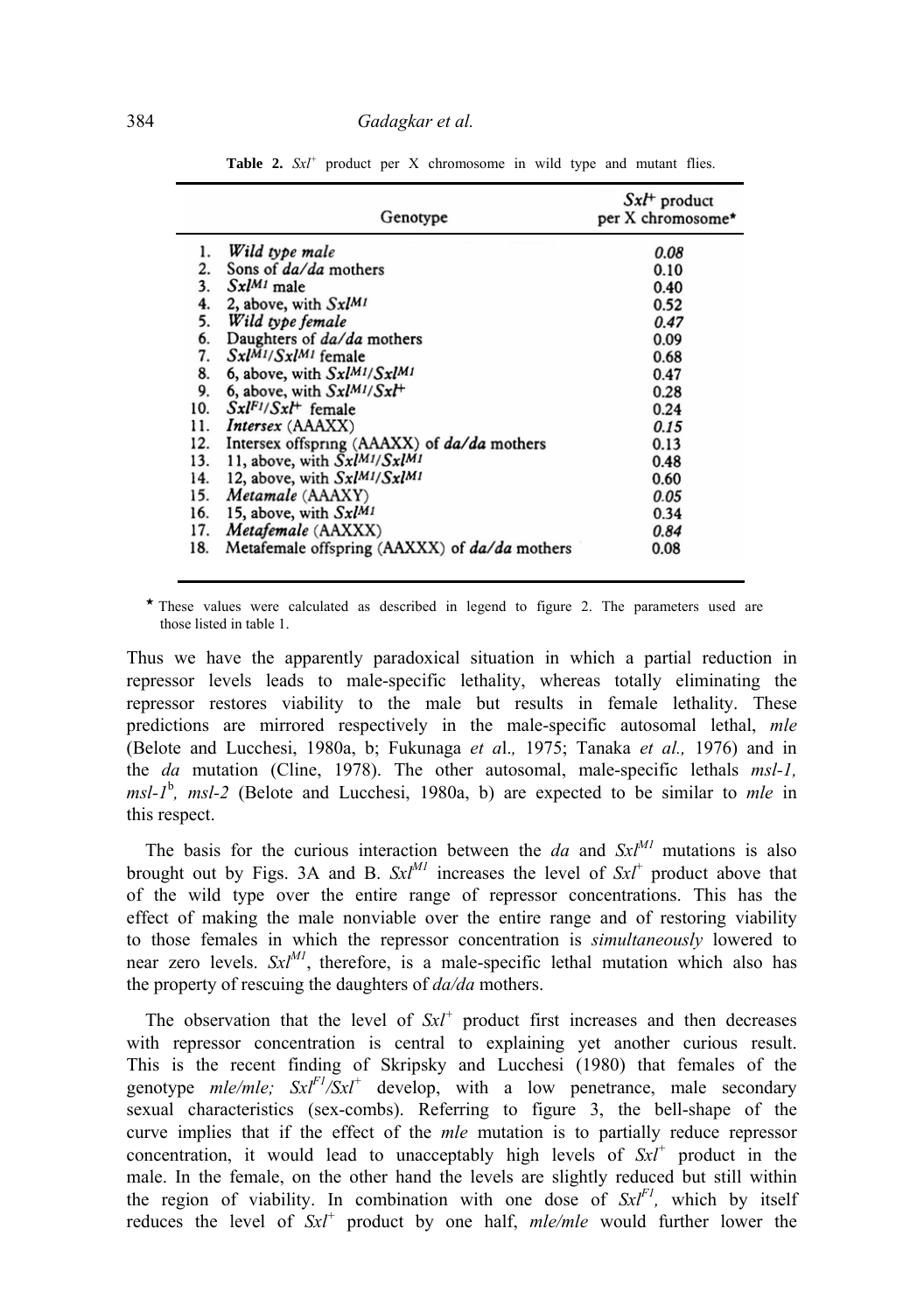

Repressor synthesized per autosomal set

**Figure 3.** Levels of  $Sx^1$  product per X chromsome as a function of repressor synthesized per autosomal set in the female (A) and male (B).

Solid lines refer to the wild type, dotted lines to tetraploid male and triploid female and broken lines to the  $SxI^{MI}$  male and female. The levels of  $SxI^{+}$  product corresponding to the regions of male and female viability and also the levels of repressor corresponding to the *mle*  mutation are shown as hatched areas. Note that the range in levels of *Sxl<sup>+</sup>* product tolerated by a male is much narrower than that tolerated by a female. Metafemales have an extreme female phenotype and a rate of transcription per X chromosome lower than that in the normal female (Lucchesi *et al.* 1974; Stewart and Meriam, 1975). In terms of our model metafemales should have a level of  $SxI^+$  product higher than that of a normal female. Thus the level in normal females is expected to be somewhat below 1.0, the theoretical maximum value for *Sxl+* product per X chromosome.  $SxI^{F1}$  is a recessive mutation (Cline, 1978). Since  $SxIF1/SxI^{+}$ females (presumably with half the wild type levels of *Sxl+* product) are fully viable, the level of *Sxl<sup>+</sup>* product in an intersex should be less than 0.5. The male, as a result, can only have a relatively narrow region of viability, ranging from zero to some value below 0.5 of *Sxl+*  product per X chromosome. The *da* mutation corresponds to a zero level of repressor. The value of  $[R_0]=1.5$ , considered as the wild type value, is indicated by the broken vertical line running through both panels.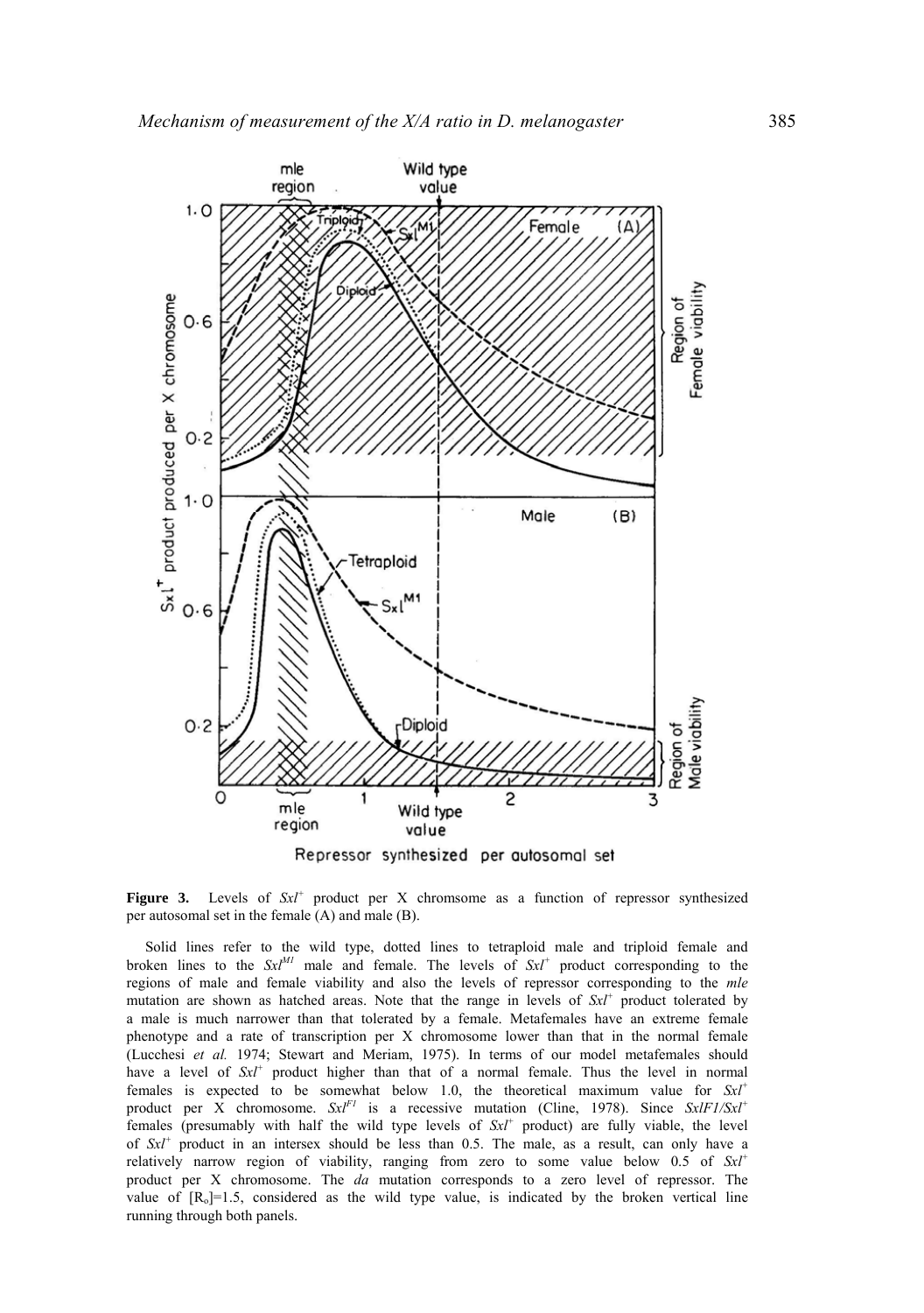# 386 *Mechanism of measurement of the X/A ratio in D. melanogaster*

level of *Sxl+* product and bring it to the neighbourhood of the male value. Consequently, such flies, if they survive, ought to show male-like characters.

The consequences of varying the affinities of the *Sxl* and π sites for repressor and RNA polymerase have been examined by us. A summary of these results and the properties of the various mutations, known as well as predicted, and the interactions among them are given in summary form in table 3 and figure 4.

| Mutation                      | Reference                                                                                      | Phenotype     | Expected change at<br>the molecular level                                                           | Can be rescued<br>by                                    | Will rescue<br>the effects<br>оf      |
|-------------------------------|------------------------------------------------------------------------------------------------|---------------|-----------------------------------------------------------------------------------------------------|---------------------------------------------------------|---------------------------------------|
| $Sxl^{Ft}$                    | Cline<br>(1978)                                                                                | Female lethal | Inactive <i>Sxl</i> product                                                                         | None                                                    | $Sx^{[M]}$ , mle                      |
| da                            | Cline<br>(1978)                                                                                | Daughterless  | No repressor, leading<br>to low levels of $SxF$<br>product in females                               | $Sx^{JM}$                                               | $K_{I,R}$ low                         |
| mle                           | Belote and<br>Lucchesi<br>(1980a, b);<br>Fukunaga<br>et al. (1975);<br>Tanaka et al.<br>(1976) | Male lethal   | Lower than normal<br>levels of repressor,<br>leading to high levels<br>of $SxF$ product<br>in males | $S$ xl <sup>F1</sup> . $K_{HP}$ high<br>or $K_{HR}$ low | None                                  |
| $St^{MI}$ or<br>$K_{LP}$ high | Cline<br>(1978):<br>also see<br>figure 4A                                                      | Male lethal   | Higher than normal<br>levels of $Sxl^+$ product<br>in males                                         | $Sxl^{F_1}$                                             | $K_{HP}$ high,<br>$K_{HR}$ low,<br>da |
| $K_{lR}$ low                  | Predicted.<br>see Fig. 4B                                                                      | Male lethal   | Higher than normal<br>levels of $SxI^+$<br>product in males                                         | da                                                      | $K_{HP}$ high,<br>$K_{HR}$ low        |
| $K_{HP}$ high                 | Predicted,<br>see figure 4C                                                                    | Female lethal | Lower than normal<br>levels of $SxI^+$<br>product in females                                        | $Sx^{[M]}$ ,<br>$K_{LR}$ low                            | mle                                   |
| K <sub>HR</sub> low           | Predicted.<br>see figure 4D                                                                    | Female lethal | Lower than normal<br>levels of $Sx^{\dagger}$ product<br>in females                                 | $S$ xl <sup>M1</sup> .<br>$K_{LR}$ low                  | mle                                   |
| ω-                            | Predicted                                                                                      | Female lethal | No repressor, leading<br>to lower than normal<br>levels of $SxF$ product<br>in females              | $Sxl^{M1}$                                              | $K_{LR}$ low                          |

Table 3. Properties of mutations, known and predicted.<sup>\*</sup>

´ KLP and KLR are, as defined in legend to Figure 2, the affinities of the *Sxl* site to RNA polymerase and repressor respectively; similarly, K<sub>HP</sub> and K<sub>HR</sub> are the affinities of the  $\pi$  site to the polymerase and repressor respectively. The mutation  $K_{LP}$  high is one which results in an increase in KLP ; *KLR low* is a mutation which results in a decrease in KLR ; *KHP high* results in an increase in K  $_{\text{HP}}$  whereas  $K_{\text{HR}}$  low leads to a decrease in K<sub>HR</sub>.

Changes in the affinity of the repressor or polymerase to these sites can be brought about by muations in the sites themselves or by mutations affecting the properties of the repressor or polymerase. The former would behave as X-linked mutations and cannot be rescued by injection of cytoplasm from wild type eggs into defective eggs while the latter would behave as autosomal mutations and can be rescued by injection of cytoplasm from wild type eggs. The mutation  $Sx^{M}$ , which results in an increase in  $K_{LP}$ , is expected to be of the former kind because it is X-linked.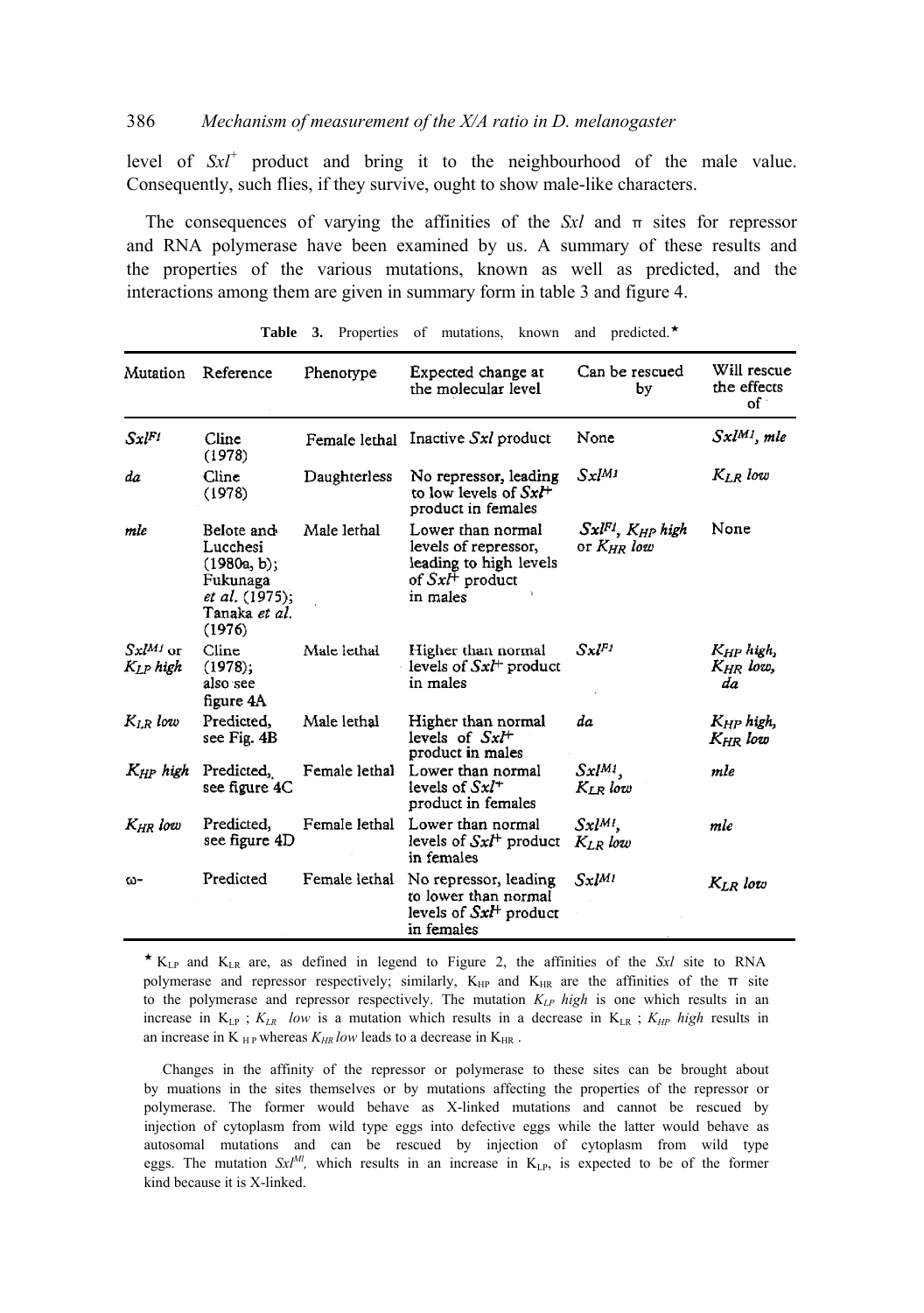

Figure 4. Levels of  $SxI^+$  product per X chromosome in the female (solid line) and male (dotted line) as a function of variations in the values of  $K_{LP}$  (Panel A),  $K_{LR}$  (Panel B),  $K_{HP}$ (Panel C) and  $K_{HR}$  (Panel D).

The panels A, B, C and D illustrate respectively the consequences of the four mutations *KLP high, KLR low, KHP high* and *KHR low.* The values considered as wild type for each of these affinities are indicated by broken vertical lines running through the middle of each panel. The values considered as mutant for each of these affinities are indicated by an asterisk in each panel. The region of male viability is indicated by the hatched areas whereas the region of female viability is unhatched. The two male-specific lethal mutations *KLP high* and *KLR low* can rescue females carrying either of the two female-specific lethal mutations  $K_{HP}$  high and  $K_{HR}$  low by restoring high levels of  $SxI^{+}$  product in them. This is indicated by means of long vertical arrows in panels C and D. On the other hand neither of the two female-specific lethals can rescue the male-specific lethals *KLP high* and *KLR low* because they do not bring about any significant reduction in the high levels of *Sxl+* product occurring in such genotypes. As shown by the arrow in Panel B, the mutations *da* and ω rescue males carrying the malespecific lethal mutation  $K_{LR}$  low by bringing down the amount of  $SxI^+$  product to a level at which males are viable. The *mle* mutation fails to rescue females carrying either of the two female-specific lethal mutations  $(K_{HP}$  high and  $K_{HR}$  low) because it further brings down the already low level of *Sxl+* product. This is shown by the short arrows in panels C and D. In all panels, the arrows indicate the levels of *Sxl<sup>+</sup>* product reached as a result of combining the mutation denoted against the arrow with the mutation illustrated in the panel. The values of affinities used here to represent the different mutations are arbitrary. See also table 3.

#### **Discussion**

The model discussed here provides a molecular mechanism for understanding how the X/A ratio can be measured in the cells of a developing embryo. The measurement is effected by means of a series of interactions initiated by the  $da<sup>+</sup>$  factor which result in a characteristic levels of  $SxI<sup>+</sup>$  product in the cell. This *Sxl+* product is assumed to function as an inhibitor in regulating the rate of transcription of X-linked genes (Cline, 1978).

We wish to leave open the question whether the  $Sxt^+$  product regulates transcription of the X chromosome *en bloc* or whether there are several  $S x t^+$ -like products regulating transcription in different sets of X-linked genes (see Chandra, 1979 for a review). We have also not discussed the consequences of duplications and deletions of the *Sxl* locus (Cline, 1978) because we do not know whether the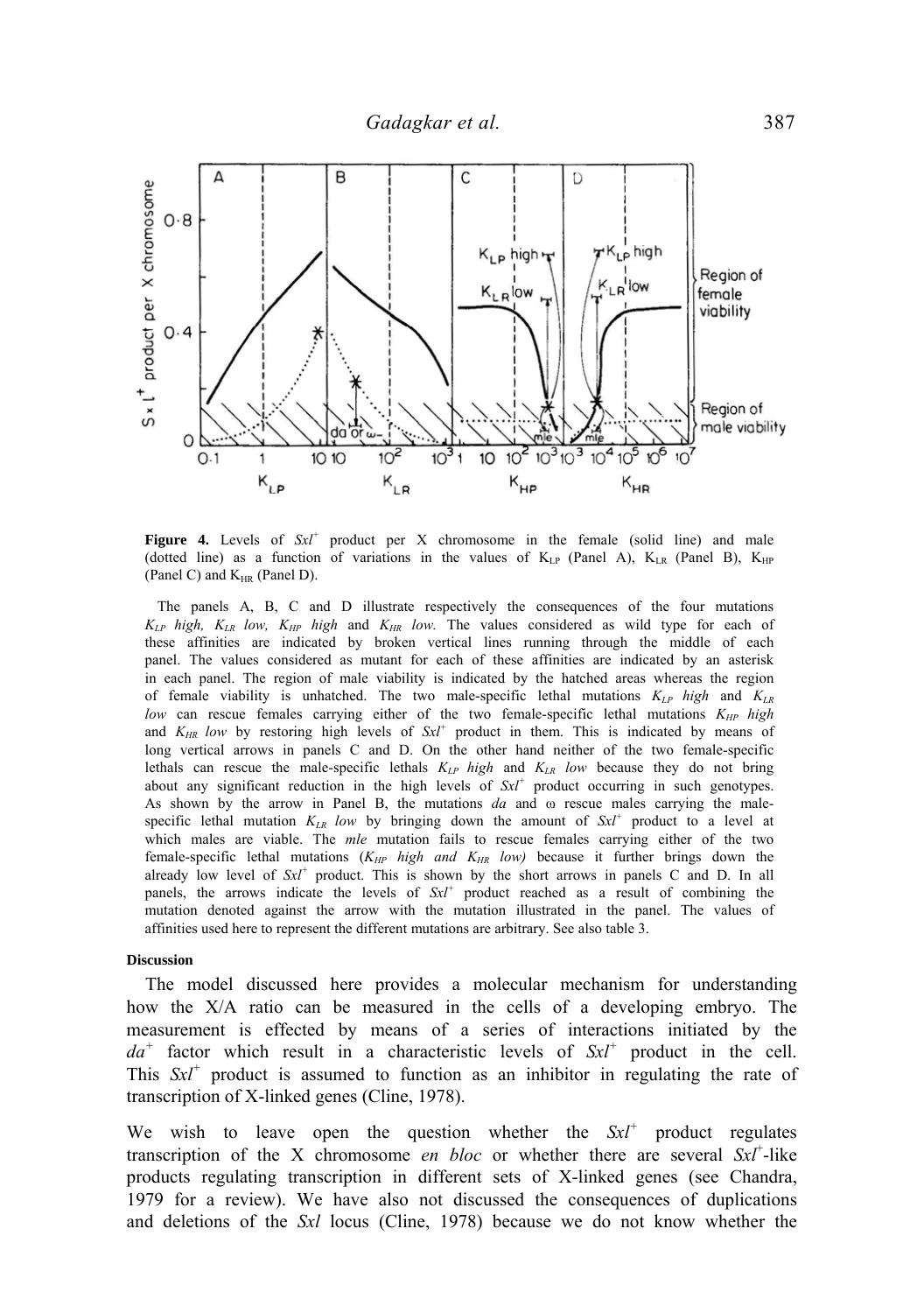# 388 *Mechanism of measurement of the X/A ratio in D. melanogaster*

duplications and deletions include both the  $Sx<sup>l</sup>$  and  $\pi$  sites or not. Since the model requires that the two sites, *Sxl* and π, function in a coordinated fashion, it is not possible to predict the consequences of separating them. Nor have we discussed the results of Stewart and Merriam (1975) which seem to suggest that in flies with  $2\frac{1}{2}$  X chromosomes the relationship between dosage compensation and the Bridges' ratio breaks down irrespective of which chromosome arm is retained as the extra segment. These data cannot be simply interpreted in terms of our model because we do not know if the postulated relationship between *Sxl+* product and the Bridges' ratio (figure 2) also breaks down in these flies. It is possible that while this relationship is retained in such flies, breakdown occurs at the level of regulation of the rate of transcription by the  $SxI^+$  product. Resolution of this problem will depend to a significant extent on our understanding whether the X chromosome is regulated in a piecemeal or *en bloc* manner.

We now wish to make a few remarks regarding the implications of our model for the broader problems of dosage compensation and sex determination. We postulate that increasing levels of *Sxl+* product promote a female phenotype and, correspondingly, decreasing levels, a male phenotype. Independently of its effect on sexual phenotype, increasing levels of *Sxl+* product per X chromosome would lead to decreasing levels of X-linked gene products. Thus we consider the *Sxl+* product as having two primary roles, one in determining the sexual phenotype and the other, in dosage compensation. There are several other genes affecting sex determination (Baker and Ridge, 1980). The picture we have is that the  $Sx^+$  gene product initiates the pathway determining the sexual phenotype and that the other genes act subsequently.

Three predictions can be made about the role of the *Sxl+* product in dosage compensation. (i) Flies carrying the mutation  $SxI^{F1}$  should have little or no  $SxI^{+}$ product. The rate of transcription of the X chromosome in such flies should therefore be higher than that in individuals carrying the wild type allele. This is consistent with the recent observations of Lucchesi and Skripsky (1981). (ii) Flies carrying the mutation  $Sx^{M1}$  should have higher levels of  $Sx^{1}$  product than wild type individuals (table 2). The rate of transcription of the X chromosome in such flies should therefore be lower than in their wild type counterparts. Lucchesi and Skripsky (1981) have studied males of this genotype but their data did not permit them to distinguish between a lower rate of transcription and under-replication of the X chromosome. (iii) We expect the mutation *mle* to interfere with dosage compensation in the male by lowering the rate of transcription of the X chromosome; in the female, on the other hand, this mutation should have little or no effect (figures 3A and B). This, is consistent with recent experimental data (Belote and Lucchesi, 1980a).

Three classes of data have a bearing on the relationship between  $S x l^+$  product and sex determination. One has to do with the sexual phenotype of flies carrying one or more of the mutations which form components of our model. For example, if *Sxl+* product is also involved in sex determination, we would predict that the sexual phenotype of (i)  $SxI^{MI}/SxI^{MI}$  and  $SxI^{MI}/SxI^{+}$  females would shift in the direction of metafemales; (ii)  $SxI^{F1}/SxI^{+}$  females would shift in the direction of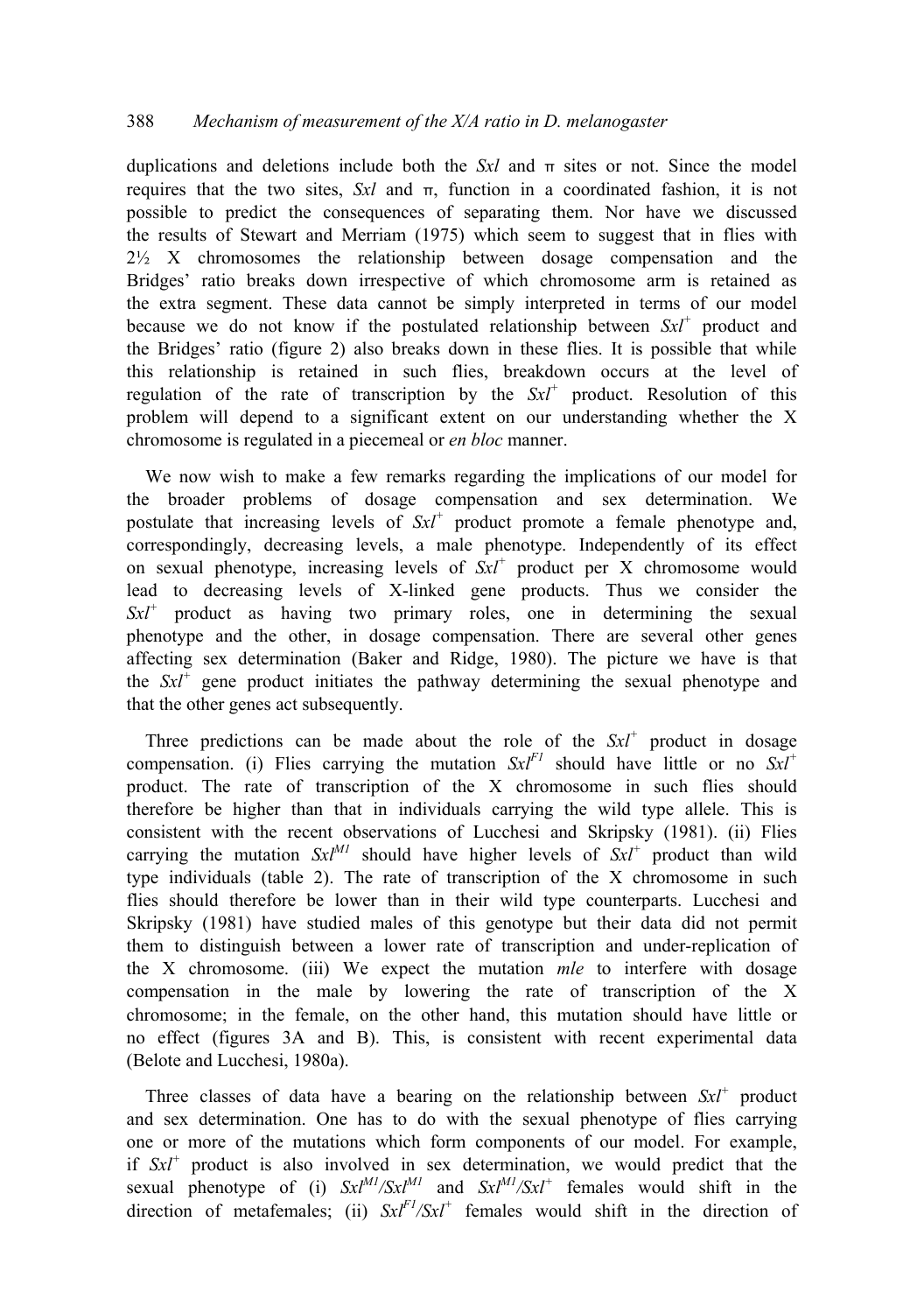# *Gadagkar et al.* 389

intersexes; and (iii) daughters of  $da/da$  mothers rescued by a single copy of  $Sx^{M1}$ would more closely resemble intersexes than those rescued by two copies of  $Sx^{M}$ . A second class has to do with the effects of mutations which modulate the level of *Sxl+* product in flies which already have an abnormal sexual phenotype. For example, an individual of the constitution AAAXX, which would normally develop as an intersex, might be expected to develop as a male under the influence of *da* and as a female under the influence  $Sx^{M1}$  (table 2). This is in fact the observation of Cline (1981). Reasoning along the same lines, we predict that *da* would decrease the 'femaleness' of a metafemale while  $Sx^{M1}$  would decrease the 'maleness' of a metamale along a male-female continuum (table 2). The third class of results pertains to the sexual phenotype in islands of mutant cells of one sex in a genetic background consisting of wild type cells of the other sex. In gynandromorphs, or in mosaics with viable  $Sx l^{M1}$  male tissue in a background of  $Sx l^{M1}/Sx l^{+}$  female tissue, our model suggests that the male tissue should exhibit phenotypic features of a female. Similarly, when viable,  $SxI^{F1}/SxI^{F1}$  female tissue within a  $SxI^{F1}/SxI^{+}$ background would show male characteristics. These are indeed the observations reported by Cline (1979a, b).

Finally, the following predictions can be made about the interaction of  $SxI<sup>F1</sup>$  with  $Sx^{M1}$  and *mle.* Males carrying the mutations  $Sx^{M1}$  or *mle* are inviable because, according to the model, there would be an overproduction of the  $SxI^+$  product.  $SxI<sup>F1</sup>$  is assumed to be a mutation in the structural part of the *Sxl* locus leading to the production of inactive *Sxl* product. Since *SxlF1* males–which presumably have no  $SxI^+$  product at all–are viable, it follows that  $SxI^{FI}$  should rescue male embryos carrying  $Sx^{M}$  or *mle*. This Prediction appears to be confirmed by the behaviour of two new alleles at the  $Sx^{F1}$  region (Cline, 1981). Both these mutant alleles rescue  $Sx^{M1}$  males from lethality. Data are not yet available for the interaction of *mle* with *SxlM1.* 

We wish to point out that while some of the predictions made here are a direct consequence of the molecular mechanism we have proposed for the measurement of the X/A ratio, others follow from our quantitative approach to Cline's qualitative model for the behaviour of the *Sxl* and *da* mutations (Cline, 1978).

To account for certain experimental observations on levels of alcohol dehydrogenase activity in maize, Schwartz (1971) has proposed a 'gene competition' model which has certain features similar to our model for the measurement of the X/A ratio. According to Schwartz, the level of gene activity is related to the availability of a factor for which a group of genes competes. This factor, he assumes, is present in limiting concentrations. Schwartz's experimental results, which are consistent with this interpretation, suggest that such models are plausible in eukaryotic systems. Schwartz has in fact suggested that such a gene competition model may explain certain features of dosage compensation in *D. melanogaster* (Schwartz, 1973).

A feature of our model for dosage compensation is that it permits the measurement of *ratios* of the concentrations of two molecular species. This is brought out by the observation that the levels of *Sxl+* product in the triploid female and the tetraploid male remain very close to those in their diploid counterparts throughout the range of repressor concentrations (figures 3A and B). In many